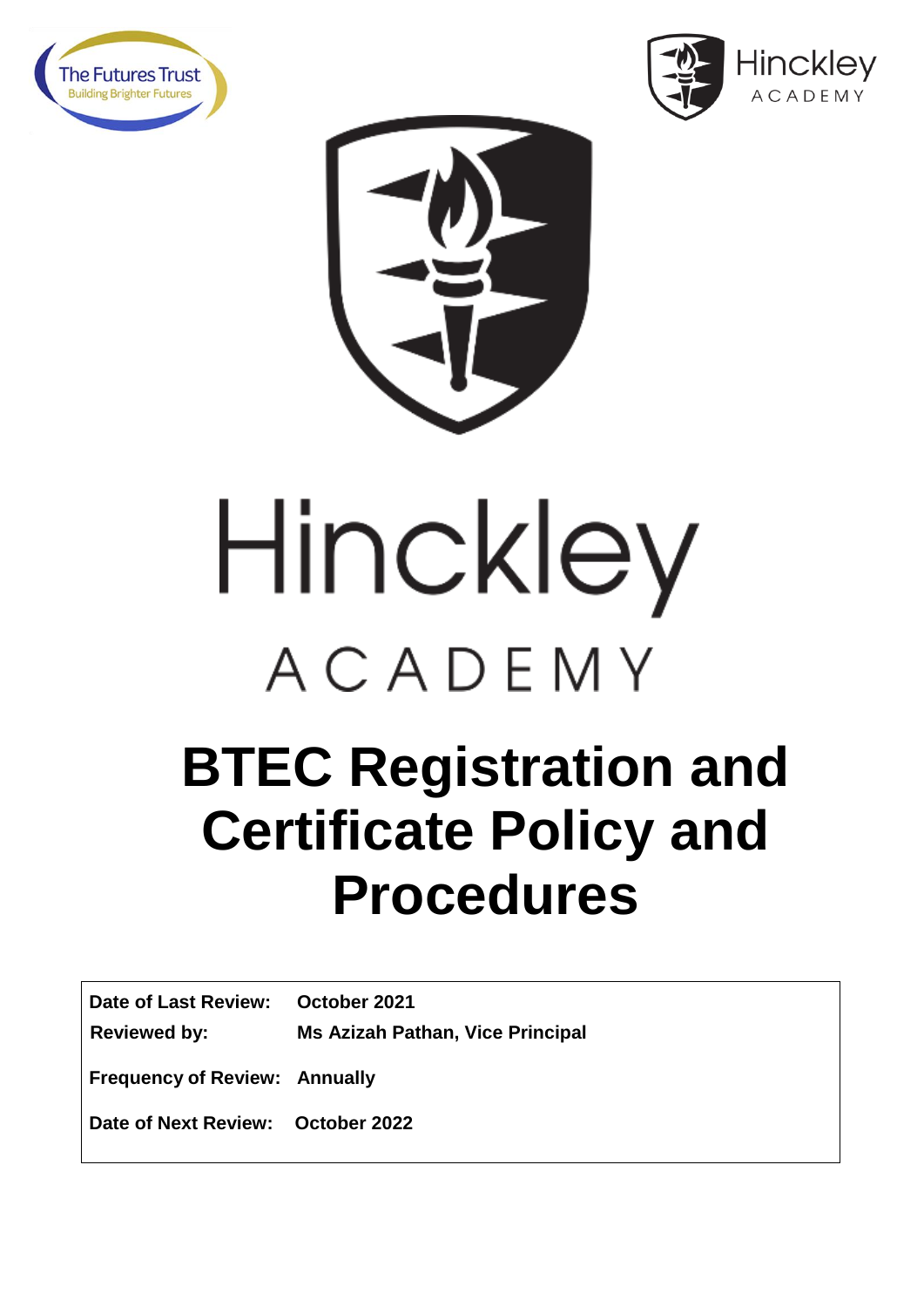



Aim:

- ❖ To ensure that individual students are registered on the correct programme within agreed timescales.
- ❖ To ensure valid student certificates are claimed within the timescales specified by the awarding body.
- ❖ To construct a secure, accurate and accessible audit trail to ensure that student's registration and certification claims can be tracked to the certificate which is issued for each student.

The Centre will:

- ❖ Register each student within the awarding body requirements. The Examinations Officer will send a memo to the Head of Department requesting BTEC Course details, Programme Number and QAN. (EO, HoD/LIV, QN). Registration is based on the course lists in Sims. At the start of the academic year HoD's inform EO of any changes to the course details. When the registrations are made in Sims HOD's are issued with an entry list to confirm the details of who is entered. Registrations are submitted to the board by the 1<sup>st</sup> November.
- ❖ Provide a mechanism for programme teams to check the accuracy of the student registration. At the start of term Examinations Officer to send Head of Department set lists for checking with Programme Number and QAN. Head of Department to return with any amendments. Meeting held between Examinations Officer and Head of Department regarding checking of entries. (EO, QN, HoD)
- ❖ Examinations Officer will register students via SIMS and A2C by the 1st November. Confirmation will be printed and distributed to Head of Departments. Confirmation of who is to be registered is obtained before the registrations are sent.
- ❖ Make each student aware of their registration status. (HoDs/LIV, EO)
- ❖ Inform the awarding body of withdrawals, transfers or changes to student's details. (EO acting on information from Form Tutor, HoDs/LIV, QN HoD)
- ❖ Inform the awarding body where the school is able to apply for reasonable adjustments or special consideration for individual students. (EO/SENDCo)
- ❖ Ensure that certificate claims are timely and based solely on internally verified assessment records. (EO, QN, HoD/LIV)
- ❖ Audit certificate claims made to the awarding body. (EO and QN)
- ❖ Audit the certificates received from the awarding body to ensure accuracy and completeness. (EO)